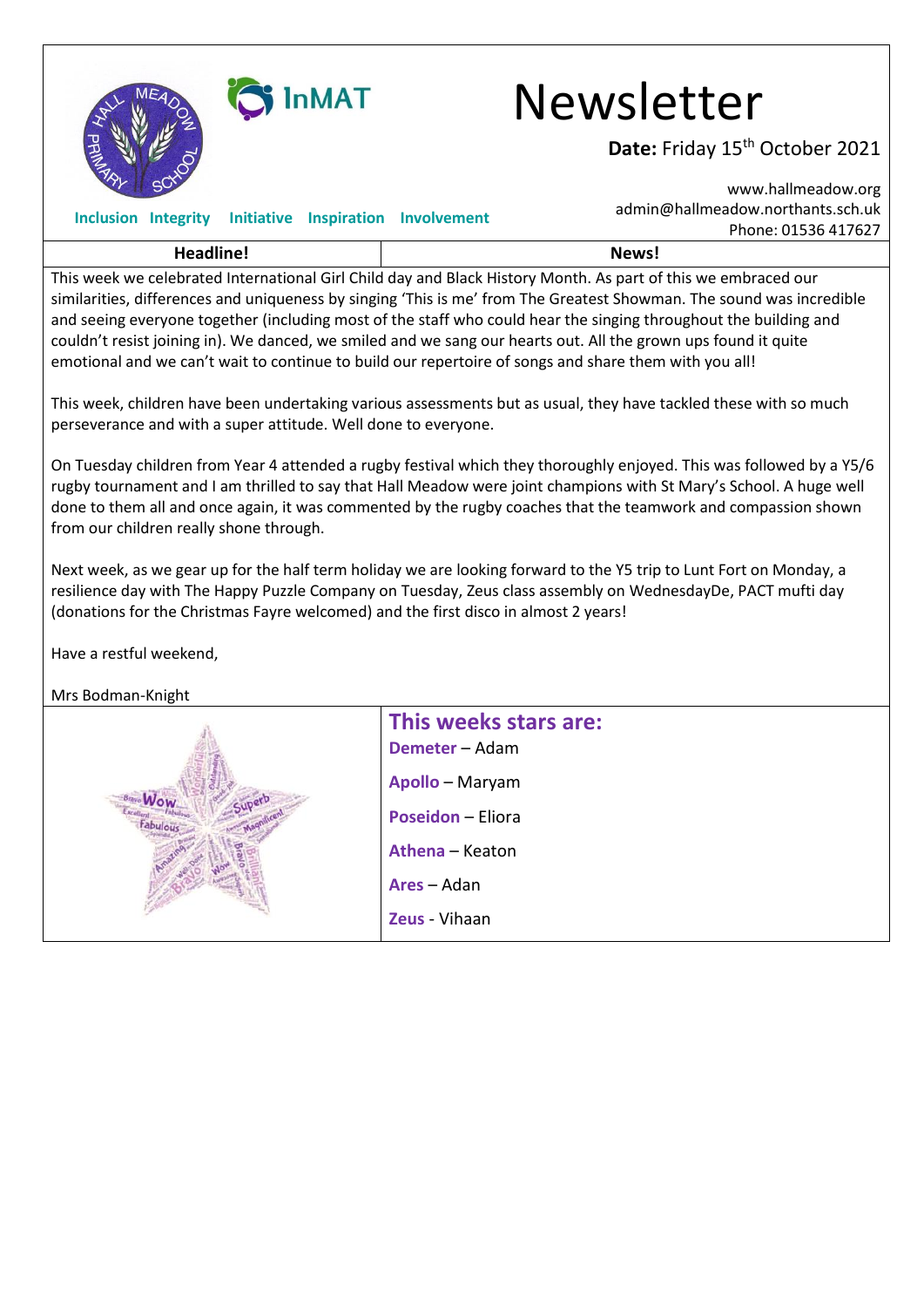| <b>Book Club!</b><br>The Year 6 Book Club were kind enough to allow me<br>(Miss Renshaw) to attend their session this week. I had<br>purchased the book and completed my homework of<br>reading to Chapter 5: Mrs Greasley has chosen such a<br>brilliant text! The library was so cosy and such a<br>welcoming environment for the children to share their<br>enjoyment of the book and their thoughts about what<br>they had read. I was blown away by the children's<br>thoughtful and articulate responses to the questions<br>they were asked. It was really lovely to see children<br>showing a passion for reading and I am looking forward<br>to catching up with them as they (and I!) continue to<br>read the book. A big well done and thank you to the<br>children and Mrs Greasley.<br>Don't forget to pick up your disco tickets from PACT! Last |
|----------------------------------------------------------------------------------------------------------------------------------------------------------------------------------------------------------------------------------------------------------------------------------------------------------------------------------------------------------------------------------------------------------------------------------------------------------------------------------------------------------------------------------------------------------------------------------------------------------------------------------------------------------------------------------------------------------------------------------------------------------------------------------------------------------------------------------------------------------------|
| orders due on Monday 18th October<br><b>Amazing litter pickers!</b><br>Well done to Evie and Charlie who went litter picking around the<br>local area during a weekend walk! They walked two miles<br>picking litter as they went. The local council dropped bags and<br>pickers to their door for free and off they went! Well done for<br>helping the environment and cleaning up our local area. Brilliant<br>work!                                                                                                                                                                                                                                                                                                                                                                                                                                         |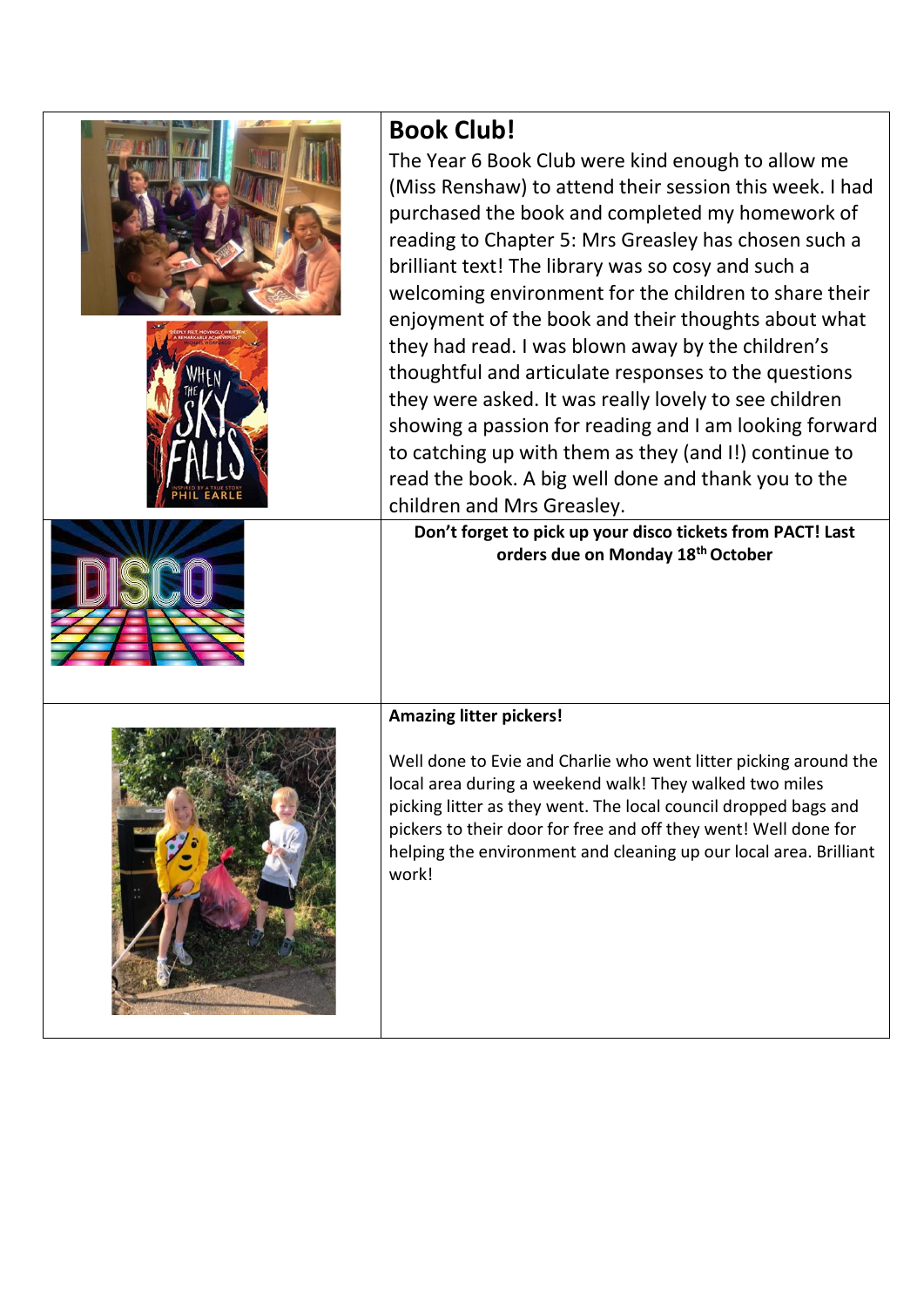

## **New Library!**

Our wonderful library is now open for all the children. A very empty, white trailer was donated after Life Education Northants decommissioned the use of it as they moved to a modern Life Space instead. Over the past few months, Miss Renshaw and Mrs Greasley has worked tirelessly inside with our artist friend Piper (Michael Piper, Artist) completing the mural on the outside.

We made the local newspaper too with our new library - Novel [idea sees Kettering school turn trailer into forest-themed library](https://www.northantstelegraph.co.uk/education/novel-idea-sees-kettering-school-turn-trailer-into-forest-themed-library-3418107)  [| Northamptonshire Telegraph \(northantstelegraph.co.uk\)](https://www.northantstelegraph.co.uk/education/novel-idea-sees-kettering-school-turn-trailer-into-forest-themed-library-3418107)

Already children are enjoying class sessions, book club and lunchtime visits to visit the space and enjoy the books on offer. We are replenishing books each term too and are continuing to share our love of reading with everyone!

## **Zeus Class Assembly!**

Zeus class assembly will take place at 9am on Wednesday 20<sup>th</sup> October. All Zeus parents are welcome to join us.

## **Tweet of the week!**

Hall Meadow Primary School

Miss Renshaw had the pleasure of joining the Year 6 book club with Mrs Greasley this week. They are reading When the Sky Falls by @philearle and articulating thoughtful responses to questions as well as formulating their own! @hm\_zeus #lovereading



Author, Phil Earle, replied to our tweet this week. Well done book club for being so engaged in your book!

**Whole school** - @primary\_hall **Iris** - @HMIris2 **Demeter** - @DemeterHm **Apollo** - @HmApollo **Poseidon** - @HmPoseidon **Athena** - @HMAthena6 **Ares** - @HMAres2 **Zeus** - @hm\_zeus

**CLASS ASSEMBLIE** 



 $\bigcirc$ 

Replying to @primary\_hall and @hm\_zeus this is so fantastic. Hello to you all and thank you!!  $O<sub>1</sub>$ tū

 $\uparrow$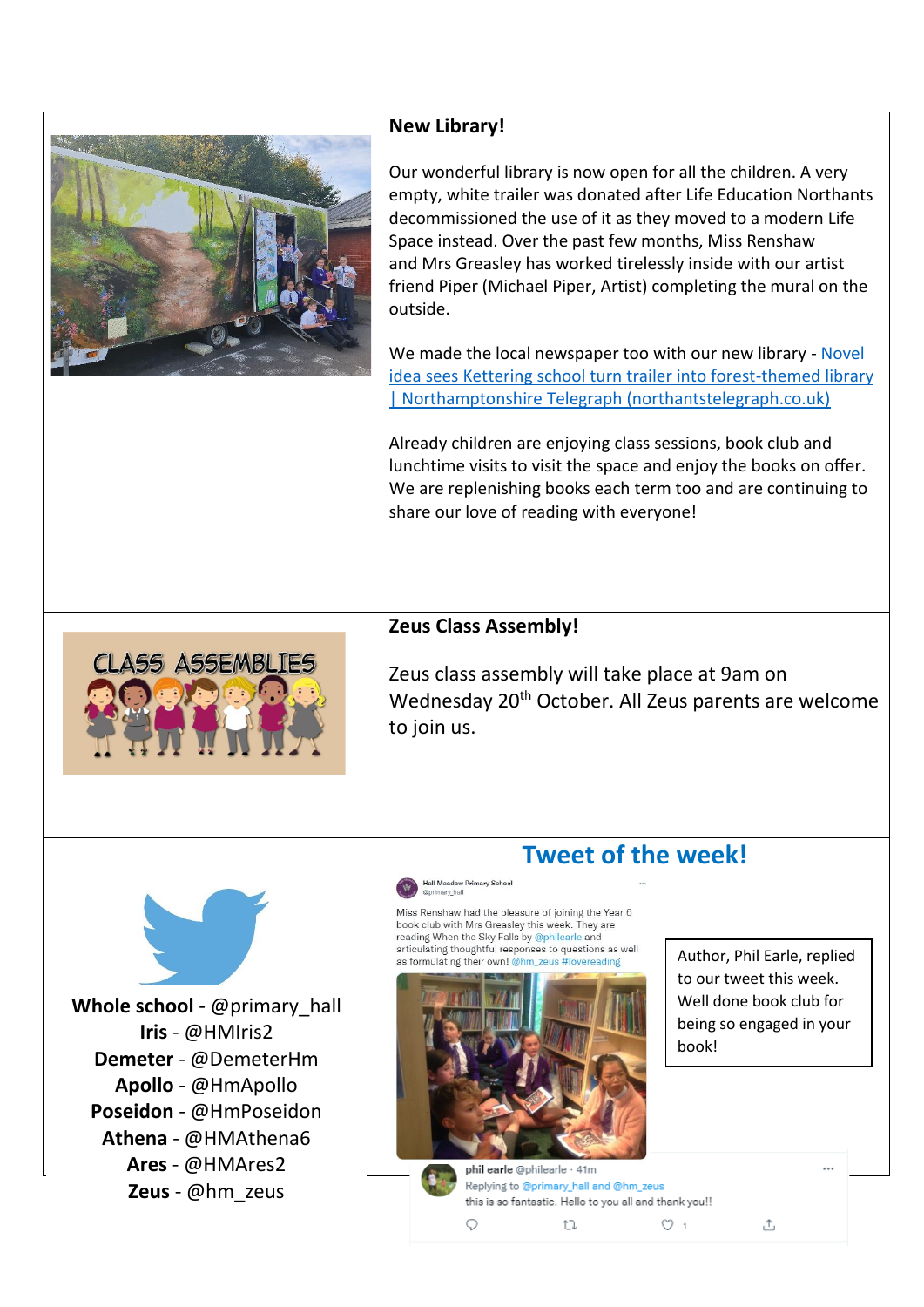|                   | We are looking for volunteers!!<br>Feel like you can't commit to joining PACT committee<br>but would still like to help in some way?<br>If you'd like to help as & when you have the time,<br>please find our volunteer group on our Facebook page<br>or email: PACT@hallmeadow.northants.sch.uk<br>We can add you to our list of eager beavers & when it's<br>time to summon the troops we will email you to ask for<br>help. If you can, brilliant! If not, we will hopefully catch<br>you next time!<br>It's been difficult getting to know our new parents<br>during Covid times so this is the perfect way to get<br>involved.<br>Thank you,<br><b>PACT</b>                                                                                                                |
|-------------------|---------------------------------------------------------------------------------------------------------------------------------------------------------------------------------------------------------------------------------------------------------------------------------------------------------------------------------------------------------------------------------------------------------------------------------------------------------------------------------------------------------------------------------------------------------------------------------------------------------------------------------------------------------------------------------------------------------------------------------------------------------------------------------|
| <b>ATTENDANCE</b> | As a school our attendance is 92.6% since returning in September. We<br>understand this is due to the current pandemic and the back to school<br>bugs that have been very present in school. This needs to increase to<br>95% or higher. Both Mrs Bodman-Knight and Mrs Ricotta will be<br>monitoring attendance regularly with contact being made for those<br>families who have an attendance of less than 95%.<br>Please note that if you or anyone in your household tests positive for<br>COVID 19, your child should still attend school unless they are<br>displaying symptoms. If you are having difficulties in getting your child<br>to school because of your symptoms, please get in touch as failure to<br>send your child will result in an unauthorised absence. |
| 2021-22           | Term 1<br>Thursday $21^{st}$ Oct – Last day of term<br>Friday 22 <sup>nd</sup> Oct - Training Day<br><b>Term 2</b><br>Monday 1 <sup>st</sup> November<br>Friday 17 <sup>th</sup> December<br>Term <sub>3</sub><br>Tuesday 4 <sup>th</sup> January - Training Day<br>Wednesday $5th$ January – School open to all pupils<br>Friday $11th$ February – End of term<br>Term <sub>4</sub><br>Monday $21^{st}$ February – Training day<br>Tuesday 22 <sup>nd</sup> February - School open to all pupils<br>Friday 1 <sup>st</sup> April - End of term                                                                                                                                                                                                                                 |